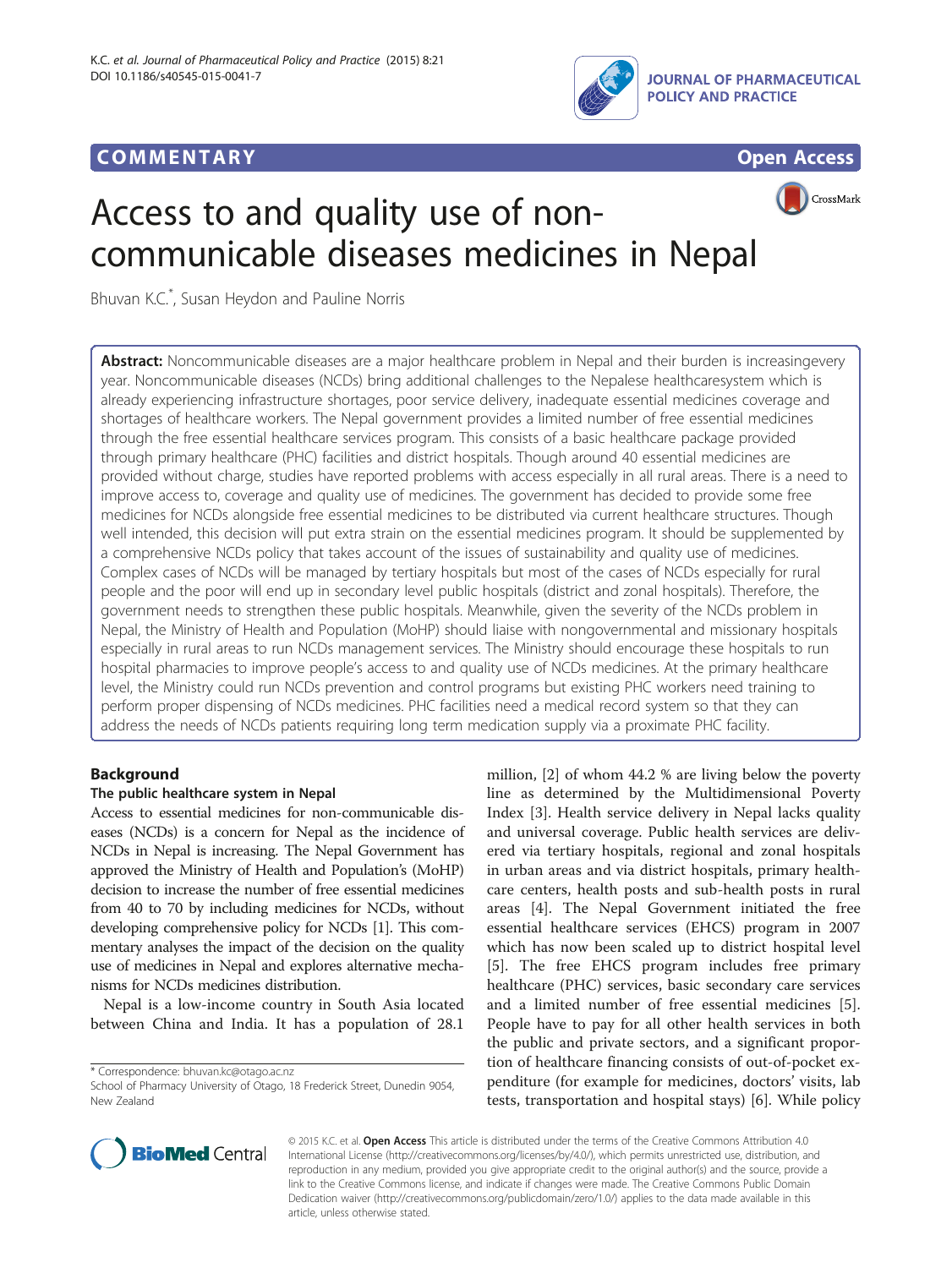initiatives towards universal health coverage and health sector reforms have been taken in order to improve health system efficiency, equity and accessibility of healthcare for underprivileged groups, [[7\]](#page-2-0) initiatives to improve the quality of healthcare services to retain patients at public health facilities are still lacking.

#### The state of the free essential medicines program

After the initiation of the free essential healthcare services program in 2007, the government has gradually increased its coverage so as to provide free basic healthcare and a limited number of essential medicines [\[8](#page-2-0)]. Providing free essential medicines is the first step, but there is much to do to improve coverage and quality use of essential medicines. Ensuring quality use of medicine in the Nepalese context requires: updating standard treatment guidelines, establishing pharmacy and therapeutic committees in hospitals to monitor quality use of medicines, conducting rational drug use training, updating essential medicines lists and strengthening health logistics provisions especially in PHC facilities [\[9](#page-2-0), [10](#page-2-0)]. This needs more resources and time. As of 2014, under the free EHCS program a limited number of medicines (25 at sub-health post and health posts, 35 at primary health care centers and 40 at district hospitals) are provided through primary healthcare facilities and district hospitals [[7](#page-2-0)]. However, the actual need for medicines is much higher. A study report submitted to the National Planning Commission in 2012 showed that health service users  $(N = 100)$  reported year round availability of essential medicines to be 16.6 % in health facilities from the Mountains, 57.1 % in the Hills and 52.2 % in the Terai (plains in the southern part of Nepal which borders with India and where more than 50 % of the population lives) [\[11](#page-2-0)]. Year round availability of essential medicines was reported by only 25 % of users in district hospitals, 40 % in primary health care centers and 36.6 % in health posts [[11](#page-2-0)]. A review of the free essential healthcare services program reported that both the type and quantities of free essential medicines were insufficient for PHC facilities and district hospitals, expired medicines were present in health facilities and human resources were inadequate [\[12](#page-2-0)]. Thus, there is a need to improve logistics, human resource capabilities and coverage of the essential medicines program so as to improve access to and quality use of medicines to achieve the goals of the free essential healthcare services program.

#### Non-communicable diseases burden in Nepal and quality use of medicine

As stated in the Department of Health Services (DoHS) annual report 2013–14, 86 % of new in-patient visits  $(N = 287,616)$  were the result of NCDs [[13\]](#page-2-0). Two NCDs

(other chronic obstructive pulmonary disease and essential (primary) hypertension) were among the top ten causes of in-patient mortality in public hospitals during 2013–14 [\[13](#page-2-0)]. The majority of NCDs in Nepal are cardiovascular diseases, injuries and neuropsychiatric conditions, cancers, chronic respiratory diseases and diabetes [[13\]](#page-2-0). The population aged 65 years and older is projected to rise from 4.2 % in 2000 to 5.8 % in 2025 and therefore, the burden of NCDs is going to increase [[14\]](#page-3-0). The government has developed a multi-sectoral action plan on the prevention and control of NCDs which aims to reduce preventable morbidity, avoidable disability and premature mortality due to NCDs [\[15](#page-3-0)]. Consequently, the government announced a plan for including NCDs medicines in the free essential medicines program in its budget for the fiscal year 2011–12 [[16\]](#page-3-0). These medicines would be distributed through the present healthcare structure including PHC facilities [[16](#page-3-0)]. Government initiatives for distributing NCDs medicines could be an opportunity to integrate NCDs medicines with the existing free essential medicines program and improve people's access to and quality use of medicines.

NCDs treatment requires long-term care enabled via a reliable healthcare facility and medicines supply system [[17](#page-3-0)]. Experiences from Uganda and Rwanda show that chronic shortage of health workers, lack of access to basic health supplies and limited or unreliable financial resources were systemic challenges [\[18](#page-3-0)]. These are similar to Nepal in many ways. The NCDs prevention and control plan of Nepal included health system strengthening, especially PHC, which includes preparing a package of essential medicines for NCDs, improving the competency of PHC workers to handle NCDs management and the promulgation of a three tier system viz. first tier- PHC level, middle tier- zonal and district hospital level, third tier-speciality centres [\[15](#page-3-0)]. Therefore, the government should develop a comprehensive NCDs treatment policy with appropriate treatment guidelines for various NCDs and clear demarcation of roles of each level of health facilities in NCDs management.

Zonal and district hospitals are proposed as second line facilities for the treatment and management of NCDs in Nepal [\[15\]](#page-3-0). However, many public hospitals in Nepal especially in far-western, mid-western region and the Terai region are in poor condition [[19\]](#page-3-0). These hospitals lack human resources (specialist doctors and paramedics), appropriate infrastructure and the financial resources required to perform NCDs management services [\[19\]](#page-3-0) [[20](#page-3-0)]. Most need upgrading, which is beyond the MoHP's capacity. Nevertheless, some combined initiatives of the government and aid agencies to provide environmental support for rural staff have increased patient utilization in Bajhang, Gulmi and Dolakha districts [[21](#page-3-0)]. Likewise, nongovernmental organization (NGOs)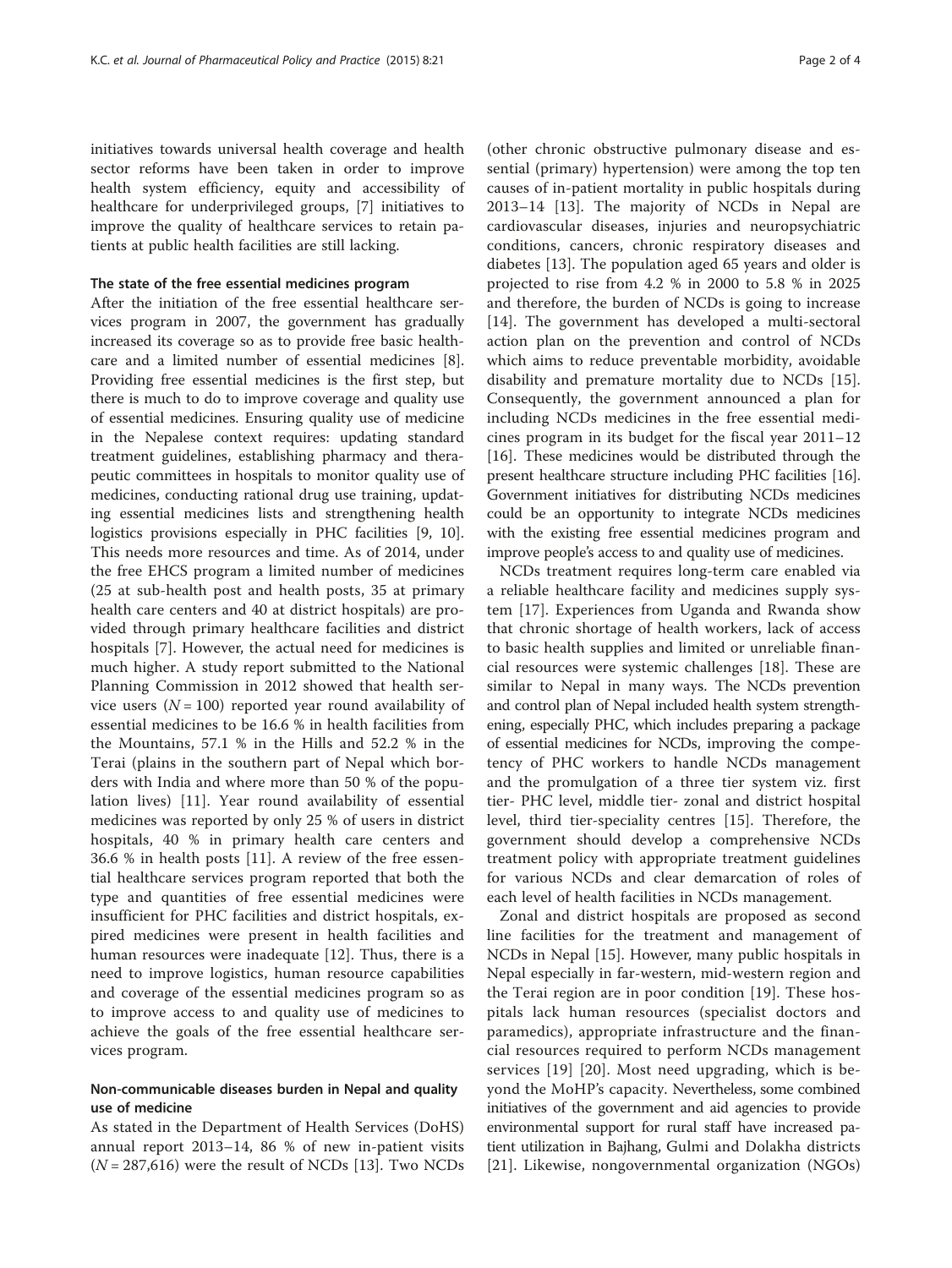<span id="page-2-0"></span>and mission hospitals have provided much needed secondary level care in Dadeldhura, Okhaldhunga, Lamjung, Palpa, Kavre and Accham districts [[22](#page-3-0)]. Nepal today has enough pharmacists to cover all district hospitals to promote quality use of medicines [\[23](#page-3-0), [24](#page-3-0)]. The MoHP thus needs to liaise with NGOs and mission hospitals to run NCDs treatment program in districts with limited public hospital serves and encourage district hospital management committees' to develop hospital pharmacy so as to improve people's access to and quality use of NCDs medicines.

Since distributing NCDs medicines through the free essential medicines program involves PHC facilities, they need to be strengthened. Nepal has a successful track record of employing primary healthcare workers such as auxiliary health workers, village health workers and auxiliary nurse midwives in immunization program, mass medication of albendazole and diethylcarbazide, distribution of anti-TB medicines, reproductive and maternal health programs [[25](#page-3-0), [26](#page-3-0)]. A systematic review from low-and-middle income countries also supports their use as an effective and affordable approach for making healthcare accessible for NCDs but such step needs to be accompanied by health system restructuring [\[27](#page-3-0)]. Community health workers were also involved in the management of non-communicable health problem at community level in countries like Pakistan, India and Bangladesh [\[28](#page-3-0)]. The government needs to introduce training programs for these PHC workers so that they can distribute NCDs medicines without compromising quality use and establish a networking system between PHC facilities and public hospitals so that NCDs patients can be tracked and enrolled in NCDs treatment programs.

The government has proposed to distribute NCDs medicines by including them in the free essential medicines list and delivering them via the same healthcare structures [1] which will increase the logistics burden of the program. Furthermore, need for NCDs medicines will depend on the local prevalence data. Therefore, the government has to improve the health logistics infrastructure at regional and district level so that they can deliver needed NCDs medicines. Furthermore, upgrading medicines stores at district health offices and PHC facilities is required so that medicines can be stored properly and quality of medicines maintained.

#### Conclusion

The distribution of NCDs medicines is a major and long term issue for which the government needs to ensure sustainability and quality use of medicines. The government needs to work towards prevention, control and management of NCDs. Complicated cases of NCDs will be managed at tertiary level but the majority of the NCDs patients will be treated in public hospitals at district and zonal level. The government needs to gradually strengthen these hospitals with appropriate human resources and infrastructure. However, given the seriousness of NCDs problem utilizing nongovernmental and mission hospitals at district level and encouraging them to run hospital pharmacies might improve access to and quality use of NCDs medicines. At PHC level, the focus should be on running comprehensive NCDs prevention and control programs and training existing PHC workers in rational dispensing of NCDs medicines. Such activity requires a comprehensive approach, sustainable financing and integration with a multi-donor program like

#### Abbreviations

DoHS: Department of Health Services; EHCS: Essential Health Care Services; GoN: Government of Nepal; MoHP: Ministry of Health and Population, Nepal; NCDs: Non-communicable diseases; PHC: Primary Health Care; TB: Tuberculosis.

#### Received: 12 January 2015 Accepted: 14 August 2015 Published online: 31 August 2015

Nepal Health Sector Support Programme.

#### References

- 1. Ministry of Health and Population, Nepal. Increasing the number of free essential medicines to 70. Ministry of Health and Population (GoN), Kathmandu; 2014. [http://www.mohp.gov.np/images/pdf/notice-board/](http://www.mohp.gov.np/images/pdf/notice-board/Drug_List_for_Free_Health.pdf) [Drug\\_List\\_for\\_Free\\_Health.pdf.](http://www.mohp.gov.np/images/pdf/notice-board/Drug_List_for_Free_Health.pdf)
- 2. World Bank Group. Nepal. 2014.<http://data.worldbank.org/country/nepal>. Accessed 7 July 2015.
- 3. Oxford Poverty and Human Development Initiatives. Nepal country briefing. Wellington Square, Oxford: Multidimentional Poverty Index Data Bank, Oxford Poverty and Human Development Initiatives, University of Oxford; 2015.
- 4. Rai SK, Rai G, Hirai K, Abe A, Ohno Y. The health system in Nepal- an introduction. Environ Health Prev Med. 2001;6:1–8.
- 5. Adhikari Shivraj. An evaluation of Nepal's free health care scheme: evidence from a quasi-experimental design. In: Social Science Research Network. 2013. [http://papers.ssrn.com/sol3/papers.cfm?abstract\\_id=2289344.](http://papers.ssrn.com/sol3/papers.cfm?abstract_id=2289344) Accessed 16 July 2014.
- 6. Magar A. Envisaging beyond community-based health insurance in Nepal. J Nepal Health Res Council. 2014;11:I-II.
- 7. Schurmann M. Developing a list of tracer medicines for the Nepal health sector support programme-2. Kathmandu: Nepal Health Sector Support Programme, Ministry of Health and Population (GoN); 2012.
- 8. Health Sector Reform Support Programme. Free health care in Nepal: findings of the rapid assessment. Kathmandu: Health Sector Support Programme, Department of Health Services, (GoN), Deutsche Gesellschaft für Technische Zusammenarbeit; 2009.
- 9. International Network for Rational Use of Drugs N. Inrug-Nepal collection. [http://www.inrud-nepal.org.np/background.php.](http://www.inrud-nepal.org.np/background.php) Accessed 2 July 2015.
- 10. Laing R, Hogerzeil H, Ross-Degnan D. Ten recommendations to improve use of medicines in developing countries. Health Policy Plann. 2001;16(1):13–20.
- 11. Development Resource Centre. Essential drug procurement and distribution program under free health services. Kathmandu: National Planning Commission (GoN); 2012.
- 12. Prasai DP. A review of studies on Nepal's national free health care programme. Kathmandu: Primary Health Care Revitalization Division, Department of Health Services, Ministry of Health and Population (GoN); 2013.
- 13. Department of Health Services. Annual report of the Department of Health Services 2070/71 (2013/2014). Kathmandu: Department of Health Services, Ministry of Health and Population (GoN); 2014.